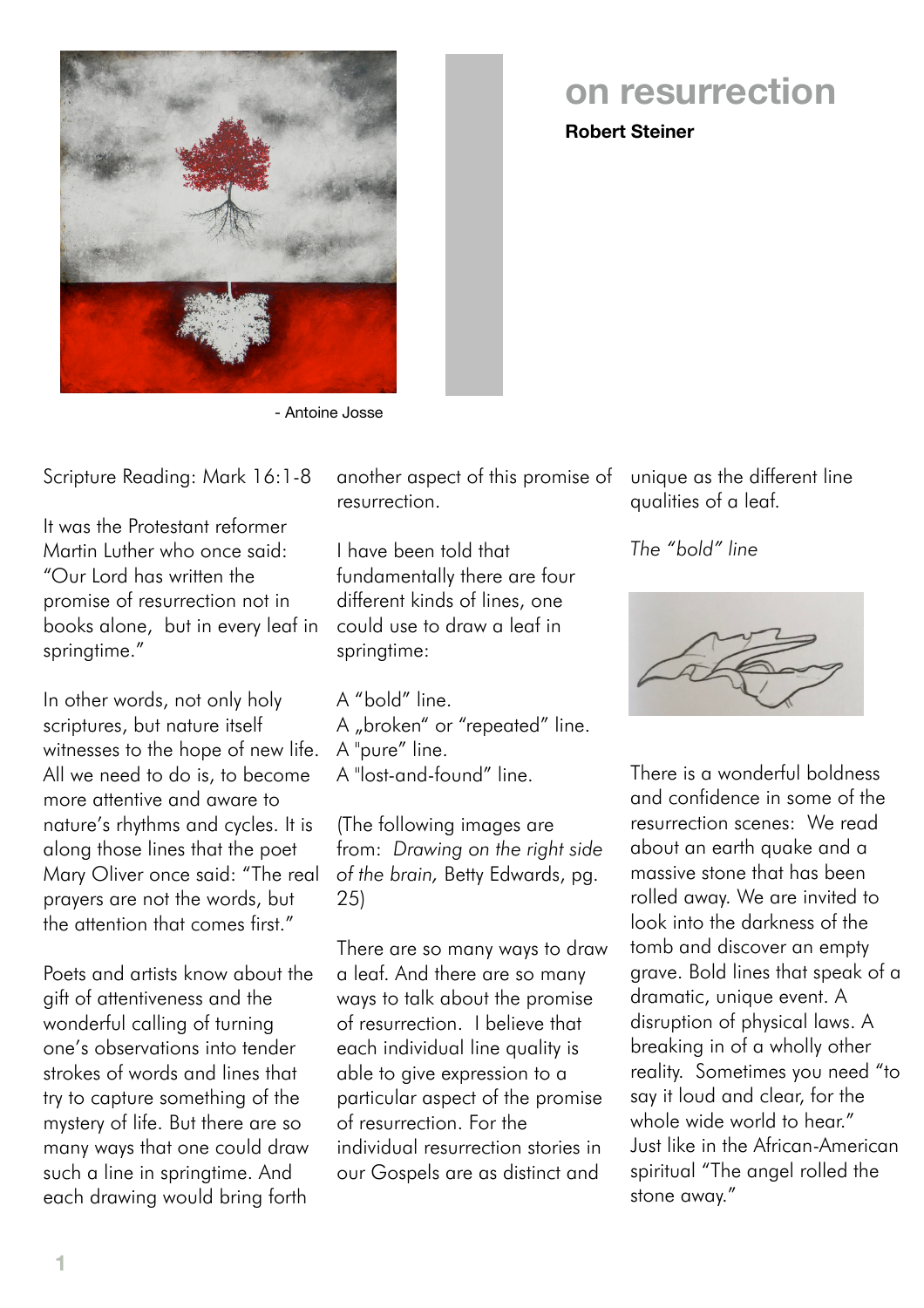## *The "repeated" line*



The "repeated" line is "the line that repeats itself". The Greek word used to describe Jesus' resurrection is the same word that is used to describe the result of some of his healing actions. Again and again we read about people being sick or paralyzed, but because of Jesus's compassion and care being able to rise from their beds and embrace a new life. It is because of this repetition of the same word and line that every healing story can be viewed as a small resurrection story and that the resurrection story becomes one big healing story. The "repeated" line does not speak to us of resurrection as a dramatic and unique event. It rather emphasizes that the promise of resurrection is always with us, can already be experienced in those moments that we are getting back onto our feet. There are layers, echoes, a continuity and repetition of the promise that runs through our whole life.

Such repetition and echoing can also be found in many of the African-American spirituals. When the slaves

working in the fields sang "Swing low, sweet chariot", they were not only dreaming about the day of resurrection, when the chariot would come to fetch them and carry them across the river Jordan to the promised land. It was more concretely also the chariot that would wait at midnight, at a secret meeting place, under a certain tree, to take them from the South to the North, to a place of freedom and safety. To sing swing low is to believe that every moment of liberation is a small resurrection, and resurrection is one big liberation story. The poet Hailey Gaunt beautifully expressed such hope when she writes in her poem "Morning Walk":

*I want to shed my clothes, shoes, my life on legs, throw my body back, leave the whole shell of it behind*

*shoot* across the wave in one wet line.

## *The "pure" line*



It is thin and precise. It allows for detail. It is soft and delicate and conveys a tenderness and vulnerability, that makes room

for doubt and uncertainty. Resurrection not shouted from the rooftops, but rather whispered from ear to ear. (Henri Nouwen)

This "pure" line of tenderness and vulnerability is for me most beautifully reflected in the story of doubting Thomas. Jesus shows Thomas his wounded hands and side. It is a delicate and vulnerable love which gives Thomas the certainty that the crucified Christ is the risen Christ. It is when we make ourselves vulnerable to each other, that we become real to each other. And resurrection is not a "delete" button, in the sense that who we are and what we have experienced is simply wiped out. The risen Christ is scarred and known by his scars. We too, though transformed and transfigured, clothed again with a new body, will always be known by both the joy and the suffering that comes with being a human being. Such vulnerability and tenderness is beautifully expressed in the Spiritual "Nobody knows the trouble I have seen." The song cherishes the intimate friendship with Jesus as "the wounded healer" (Henri Nouwen).